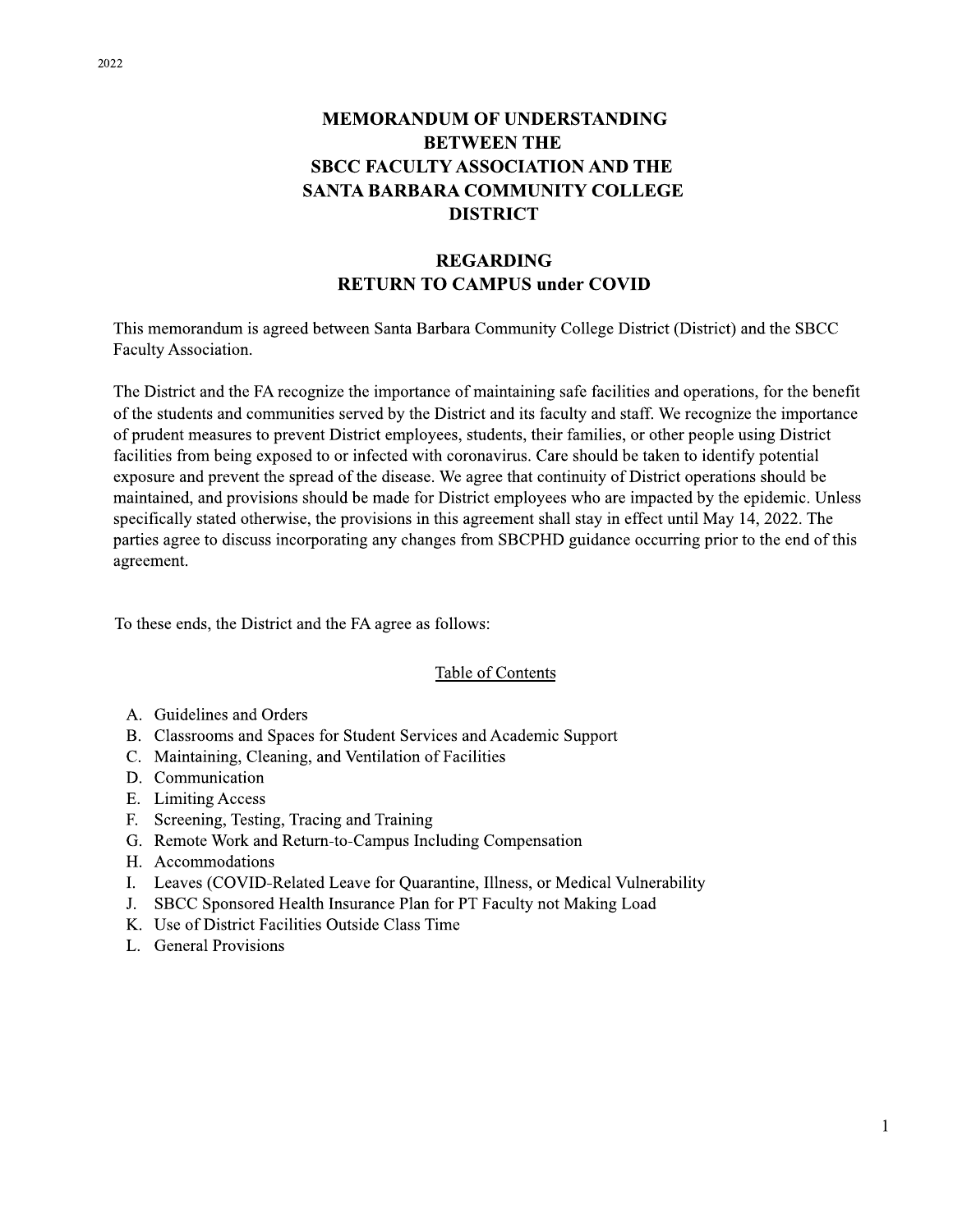## **A. Guidelines and Orders**

A.1 The District shall follow Cal/OSHA guidance for all faculty.

#### **B. Classrooms and Spaces for Student Services and Academic Support**

B1. ESD Faculty may schedule vacant classrooms or conference rooms to serve students face to face utilizing the 25Live platform.

B.2 For Spring 2022, class caps are lowered to 75% of the regular class size for in-person classes based on the course of record (COR). Departments may schedule up to 100% capacity classes upon request of the department chair. Regular cancellation guidelines will incorporate the lowered class caps. All classes will be scheduled in rooms that are of equal or greater capacity than the original pedagogical cap per the COR.

B.3 Faculty will monitor students' wristbands upon entry to classrooms. Faculty will be required to complete the symptoms screening questionnaire every day they come to campus, also B.8.

B.4 The District agrees to promptly install health guards (plexiglass screens) to allow for close interaction between faculty, students and others upon request.

B.5 The District shall provide sufficient face masks, face shields and disposable gloves. Faculty and staff will be provided with sufficient face masks, to provide students a mask who need one.

 $B.6$ The District shall require face covering for every person in any SBCC building, or enclosed teaching location. Faculty may take off their masks when alone in an office or classroom with the door closed, or (if permitted by current SBCPHD guidance) during instruction where required distancing can be maintained and the instructor is vaccinated. While teaching Instructors are allowed to use surgical masks or other HR approved alternative face coverings in place of the masks types outlined in college guidelines.

B.7 Exceptions may apply for PE classes and Athletic teams, Theatre Arts, Music and as identified by the District in consultation with the Faculty Association.

B.8 Everyone entering any SBCC building or instructional site (e.g. tent) including but not limited to students, employees, and visitors must perform a symptoms self-check using the current symptoms questionnaire app. Access into buildings are only allowed and will be controlled by staff members/hourly staff - only individuals with the appropriate current day wristband will be allowed into any building or tent/outdoor instructional area. Classroom faculty may decline a student entry into a classroom if the proper wristband is not worn upon entry. Faculty should contact Campus Safety for non-compliant students.

B.9 (Monitoring and Enforcing) The District will sufficiently staff for monitoring that mandated mask wearing and use of the symptoms self-check app is adhered to while students are in the building or instructional sites/tents. The District will also provide increased campus safety personnel who will, as necessary, remove persons from classrooms/spaces or buildings who do not wear face coverings or wear the appropriate wristband, or violate any currently applicable county health and safety requirements. Specifically, in Educational Support areas (e.g Library/LRC, Student Services, etc.) or as needed or requested. Special attention will be given to large class concerns.

B.10 If appropriate protective equipment is not available or a safe work space is not provided, faculty will not be required to work and maintain full pay until it is safe to work and will revert to online work if possible. The failure to provide adequate monitoring as committed to by the District is specifically grievable on an expedited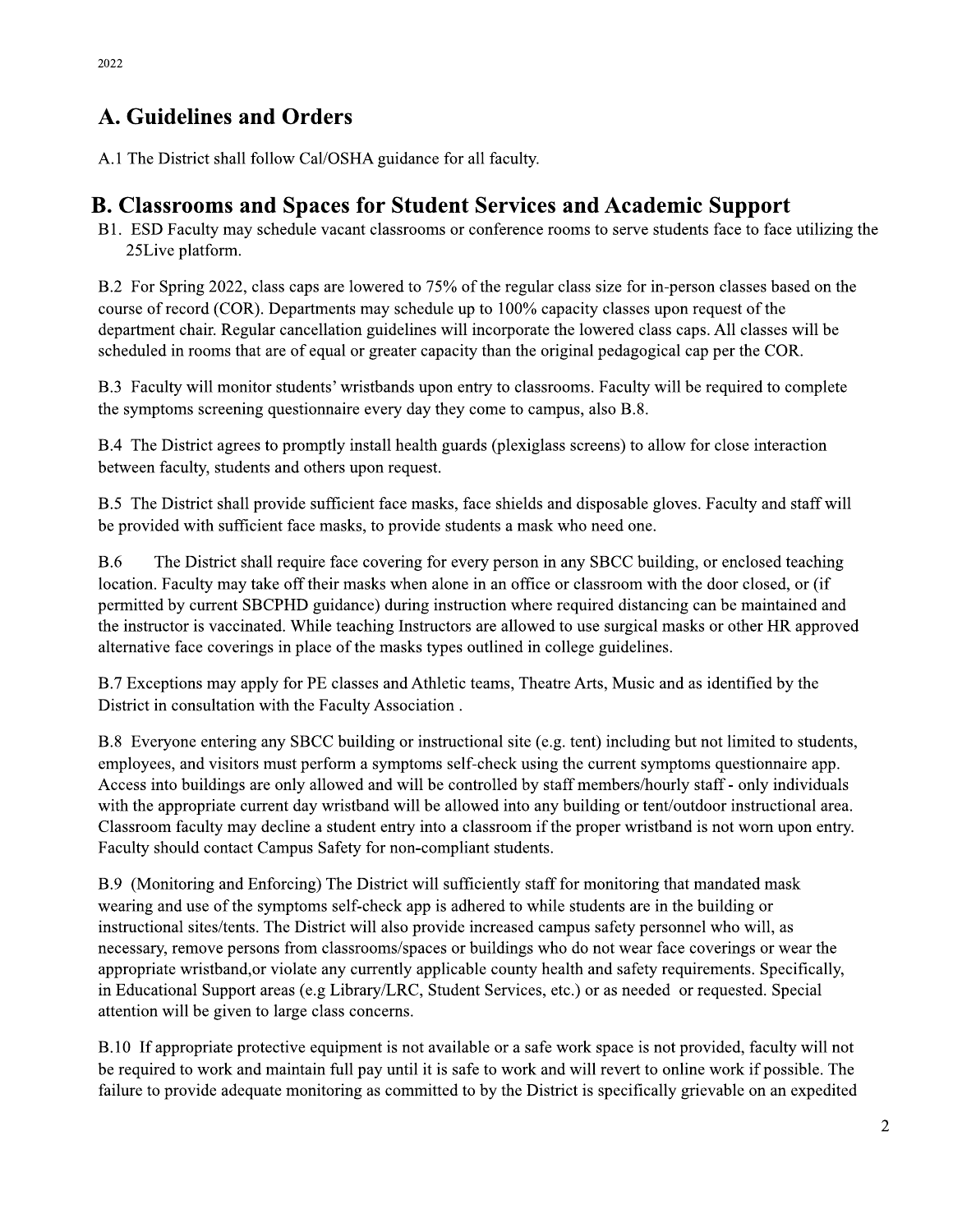basis.

B.11 The District will support requests to provide technical support including microphones and amplification to instructors to allow them to remain masked during class, or to accommodate for a larger classroom.

# C. Maintaining, Cleaning and Ventilation of Facilities

C.1 The District shall maintain its facilities in a manner consistent with the safety of its employees and students, consistent with guidance from Santa Barbara County Public Health Department.

C.2 The District shall follow Santa Barbara Public Health Department guidelines for preparation and use of HVAC and public drinking sources, and general safe ventilation practices.

C.3 The District is placing HEPA air purifiers in all classrooms. HEPA purifier filters will be replaced when expired. HVAC assessments of all classrooms are complete. HVAC Filters will be changed when expired. Supplemental assessments will be done to provide additional details regarding classroom air quality.

C.4 The District shall establish and maintain a routine "deep-cleaning" schedule in accordance with State and County guidelines and orders. "Deep-cleaning schedule" is defined as a plan for keeping facilities at a high level of cleanliness, particularly sanitizing high-touch surfaces.

C.5 The District agrees to temporary closure and fogging deep cleaning of any specific site upon learning that infected persons were present at that site.

C.6 The District agrees that any such temporary closure of the site shall be based on reliable, measurable data, and that the data shall be made available to FA upon request.

C.7 The District shall provide sufficient protective equipment to comply with Cal/OSHA guidance for students and staff appropriate for each classification or duty, relevant to Cal/OSHA requirements.

C.8 The District agrees to provide other protective equipment, as appropriate for work assignments, including but not limited to as follows:

C.9 For staff engaged in symptom screening: Appropriate PPE, such as face masks, face shields and disposable gloves.

C.10 The District shall implement a plan for ongoing supply of protective equipment.

C.11 If appropriate protective equipment is not available, employees will not be required to work in that environment and they will maintain full pay until it is safe to work.

C.12 The District shall maintain adequate and appropriate cleaning supplies to disinfect the sites in accordance with California Department of Health Guidance.

# **D. Communication**

D.1 The District agrees to maintain an updated Injury and Illness Prevention Plan (IIPP) and agrees to make updates accessible to employees.

D.2 The District will inform faculty immediately if a student who has been on campus for classes, ESD services or other reasons has tested positive for COVID 19, including giving immediate notice to the FA. The District will contact individual faculty members to inform them about their potential exposure under adherence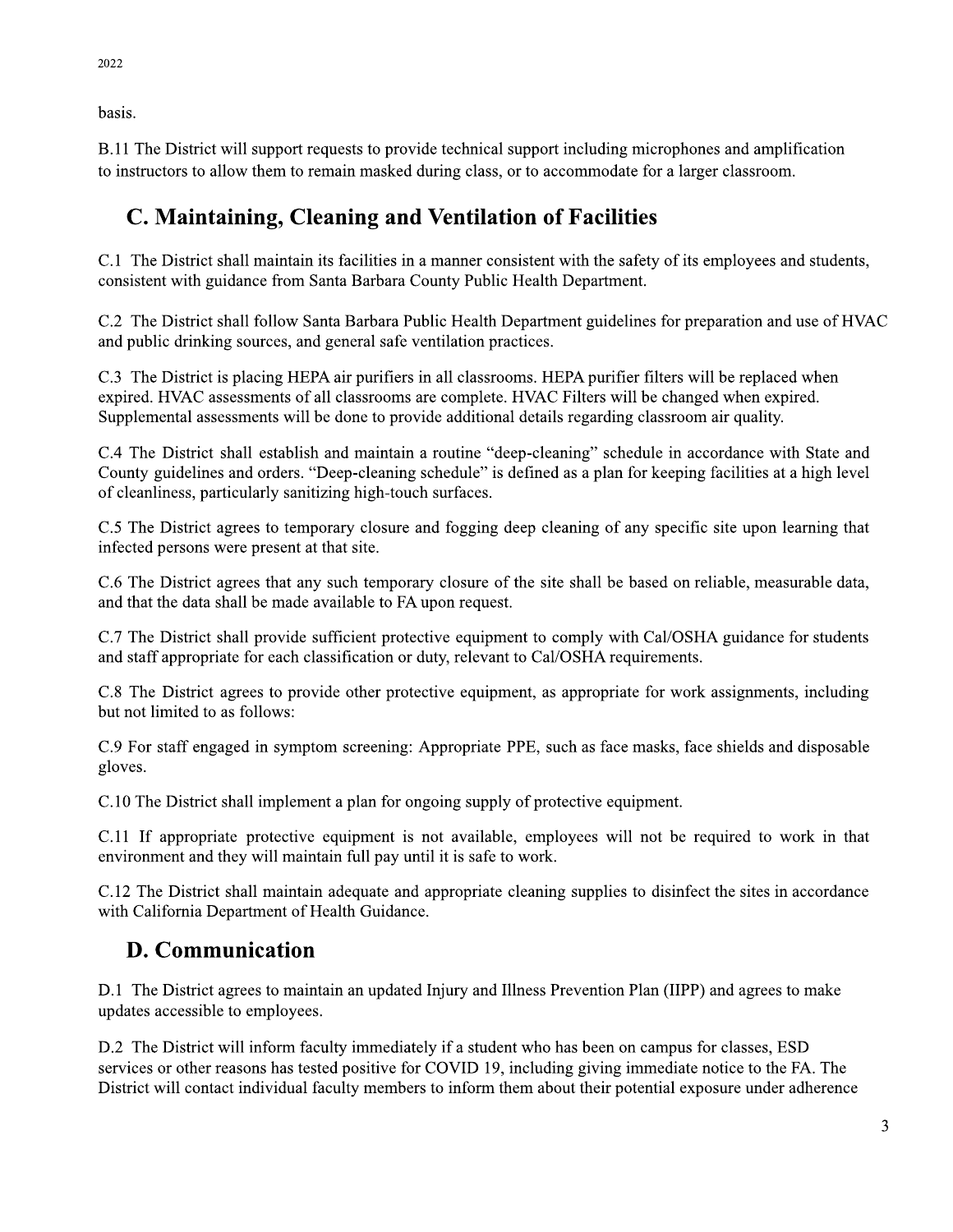to FERPA and other privacy guidelines.

D.3 The District will communicate specific office and classroom safety protocols to all faculty on a regular basis in consultation with the FA.

#### **E. Limiting Access**

E.1 The District agrees that should signs of illness become evident while a student is in class, on campus faculty members can require the individual to leave the classroom or work space pursuant to AP5520 - Student Discipline Procedures.

## F. Screening, Testing, Tracing and Training

F.1 The District agrees to maintain specific plans for health screenings and clear standards in accordance with Santa Barbara County Public Health Department guidelines. Screening may rely on self-screening or on-campus, in person methods.

F.2 Any protocol for utilizing self-screening shall direct students, employees, and visitors to take their own temperature before coming to the workplace. It shall direct individuals to confirm via questionnaire that their temperature is less than 100.4° F, and confirm that they are not experiencing coughing or shortness of breath. It shall direct individuals to stay home if they have symptoms consistent with COVID-19 or if they have had close contact with a person diagnosed with COVID-19.

F.3 The District is committed to implement periodic COVID-19 testing of students. The District will explore various approaches to testing and will consult with the Faculty Association over a meaningful student testing program.

## G. Remote Work and Return to Campus Including Compensation

G.1 The District and FA agree that, for the Spring 2022 semester, for on-campus classes/ESD assignments that do not yet have a faculty member assigned, each department will first seek interested faculty for the on campus work. If there are not enough interested faculty, for all campus courses/ESD assignments, each department, in collaboration with the area dean, will then assign remaining courses/ESD assignments following the regular process for scheduling established in the department consistent with BP/AP7210.

- I. In this process, faculty with documented medical conditions or medical vulnerabilities which prevent them from working on campus are exempt and will receive special consideration.
- II. "Faculty with medical vulnerabilities" are defined as those faculty who are severely at risk under one or more of the risk factors based on CDC Covid-19 guidelines or who are the caretaker for such a person or for unvaccinated children who do not qualify for the vaccine yet.

G.2 Faculty who need to be home to care for children as a result of a coronavirus-related childcare provider or school closure or for other family member as defined in the family leave act (i.e. child/ parent, spouse, registered domestic partner, grandparent, grandchild, sibling) due to Covid related illness or limitations will not be asked to report on campus, though they may still be expected to work remotely if not ill. Faculty who need to be home but cannot work remotely will be allowed to take appropriate leaves.

https://www.nolo.com/legal-encyclopedia/family-medical-leave-california.html

G.3 All Faculty will be exempted from the minimum presence requirement per BP7210.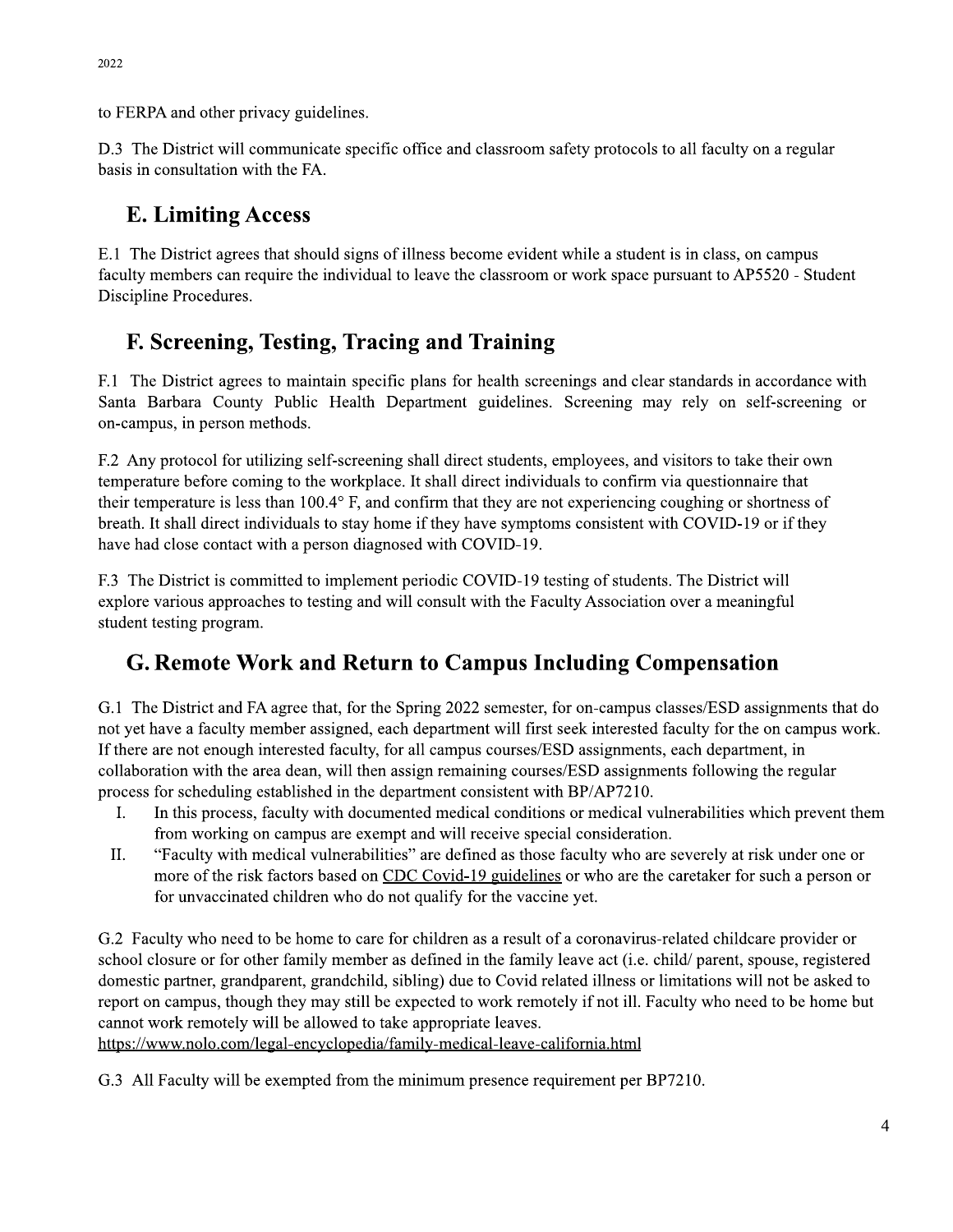2022

G.4 If the District requires faculty to increase workload based on assignment configuration, appropriate compensation will be determined either by program load adjustments or other mutually agreed upon methodology.

G.5 Instructional faculty will receive \$40 per day teaching on campus, as a full stipend lump sum, based on scheduled on-campus days. Payment for full semester classes will be in the March paycheck. Payment for late start classes will be in the May paycheck. The stipend will not be paid for cancelled classes or classes moved online before the start of the class.

G.6 ESD faculty will receive \$40 per day for working on campus in their assignment for at least two hours.

G.7 Chairs will receive \$40/day performing chair duties for at least two hours on campus, self-reporting to the dean. Chairs may not receive this \$40 if receiving money for teaching on the same day.

G.8 The Large Class Differential chart (Per AP7210 will be prorated to 75% for Fall, 2021 and Spring, 2022.

G.9 For faculty with pre-arranged or otherwise non-flexible plans, whether work, travel, etc., that will conflict with the rescheduled last week of Spring 2022 semester. the District will honor their individual contracts without the need to use sick leave/personal necessity time.

- I. Documentation for the above mentioned will be required.
- II. Faculty members will consult with their department chair and dean to accommodate the faculty member's conflict and minimize student disruption without the need to use sick leave/personal necessity time.

#### **H. Accommodations**

H.1 The District explicitly acknowledges that the interactive process may be required to make work safe for employees with documented health conditions that heighten the risk of severe outcomes with COVID-19.

H.2 The District agrees to initiate the interactive process for employees whose physician designates them as "high risk" or "vulnerable" as related to exposure to COVID-19 if an accommodation is requested.

H.3 The District shall provide reasonable accommodation for employees particularly vulnerable to COVID-19 due to a documented medical condition. Working remotely can be considered as a reasonable accommodation.

H.4 The District shall utilize " hold-harmless" leave when no reasonable accommodation can be reached. In other words, the employee will be placed on paid leave (not deducted from existing leave banks).

# I. Leaves (COVID-Related Leave for Quarantine, Illness, or Medical **Vulnerability**)

I.1 The District will accept all workers' compensation claims related to COVID-19, and will process according to regular policy.

- $L<sub>2</sub>$ In the event a FA bargaining-unit employee: is exposed to COVID-19 and needs to self-quarantine or,
	- 1. needs to self-quarantine for COVID-19 related reasonable cause including age or medical vulnerability of the employee or employee's household, or
	- 2. is individually quarantined due to COVID-19 by official order,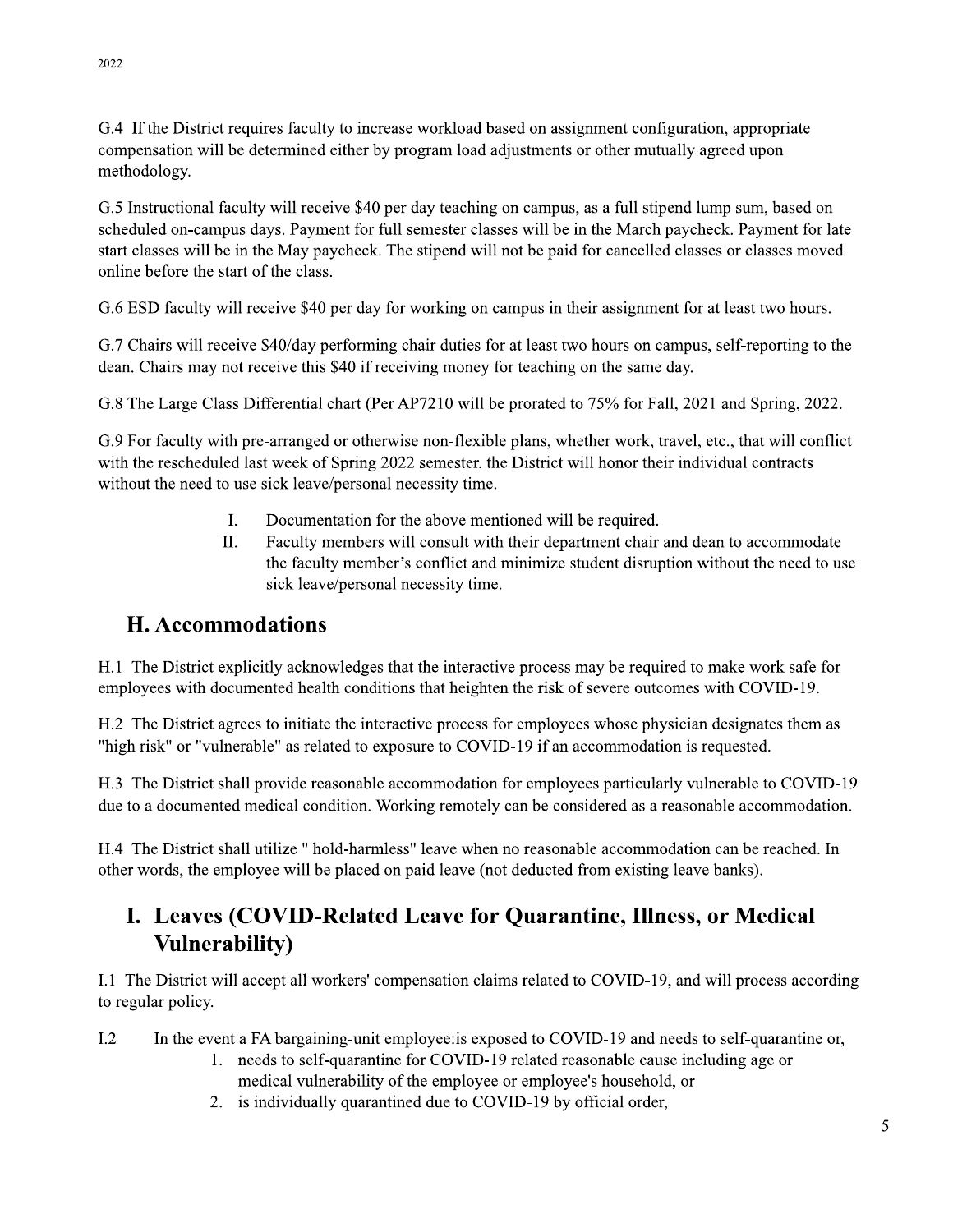3. and the employee reasonably cannot work remotely or from home, the employee will receive full pay for that absence.

I.3 Employees on sick leave due to COVID-19 will be maintained at full pay during their absence. Employees will be required to provide medical clearance to return to work.

I.4 Subject to Executive Orders, current law, regulations and guidance, no employee will have accrued leave deducted for taking time needed to comply with a medical professional's recommendations, including to self-quarantine, secure one's own health, or secure the health of one's household during the COVID-19 crisis.

I.5 When an employee is quarantined due to exposure to coronavirus, the employee will either be placed on paid leave (not deducted from existing leave banks) or be allowed to work from home for the appropriate quarantine duration depending on the type of exposure and will be expected to self-isolate.

1.6 Leaves due to COVID-19 related events: In the event any FA bargaining-unit employee is exposed to coronavirus or is taken ill with coronavirus, or is required to self-quarantine for reasonable cause (i.e. family members who are uniquely vulnerable), the faculty member may request to provide instruction or work/services remotely only. In order to minimize disruption for the students, a substitute teacher may be provided.

I.7 The District agrees to protect and support faculty who have documented medical conditions that put them at increased risk for severe illness (medical conditions that the CDC says will or might pose increased risks of severe illness from COVID-19) or who cannot safely distance from household contacts at higher risk, by providing options to work/teach remotely as possible.

I.8 Sabbatical Leaves Faculty members may request to postpone currently scheduled sabbatical leaves that are affected by the pandemic. The college will grant this request. Alternatively, faculty members may alter sabbatical projects affected by the pandemic. Faculty members wishing to modify their original sabbatical proposal will notify the co-chairs of the Sabbatical Committee.

1.9 If a Part Time faculty member who - for the reasons listed above (personal or family health vulnerability, school closure or off-days child care) - declines a District offer for an in-person class, it will not be considered as a Break-in-Service according to Art. 12 of the CBA.

I.10 When an employee is not permitted to work due to safety screening (e.g., high temperature or positive report of key symptom), the employee will be placed on remote work status unless not feasible, in which case paid leave status until permitted to return to work; leave shall not be subtracted from their existing leave banks.

I.11 If a faculty member is not able to perform their work remotely in order to care for children as a result of a coronavirus-related childcare provider closure or school closure, and the employee determines they cannot work, the faculty member may utilize leave under FMLA as well as existing sick leave or banked teaching load units (TLUs) for purposes of the planned absence authorized by this section. Faculty also may utilize time off without pay for this purpose. Such leaves should be granted as liberally as possible. Employees may use existing forms of leave to address a childcare provider or school emergency affecting their children.

I. 12 The same applies in the case that Employee is caring for an individual subject to an order or who is advised to self-isolate.

I.13 No loss of pay during COVID-19 related partial closures or curtailments: In the event any District facility must be closed, or any District operations are curtailed due to the coronavirus epidemic, FA bargaining-unit employees will not suffer any loss of pay or benefits relative to their regular schedules for the period of closure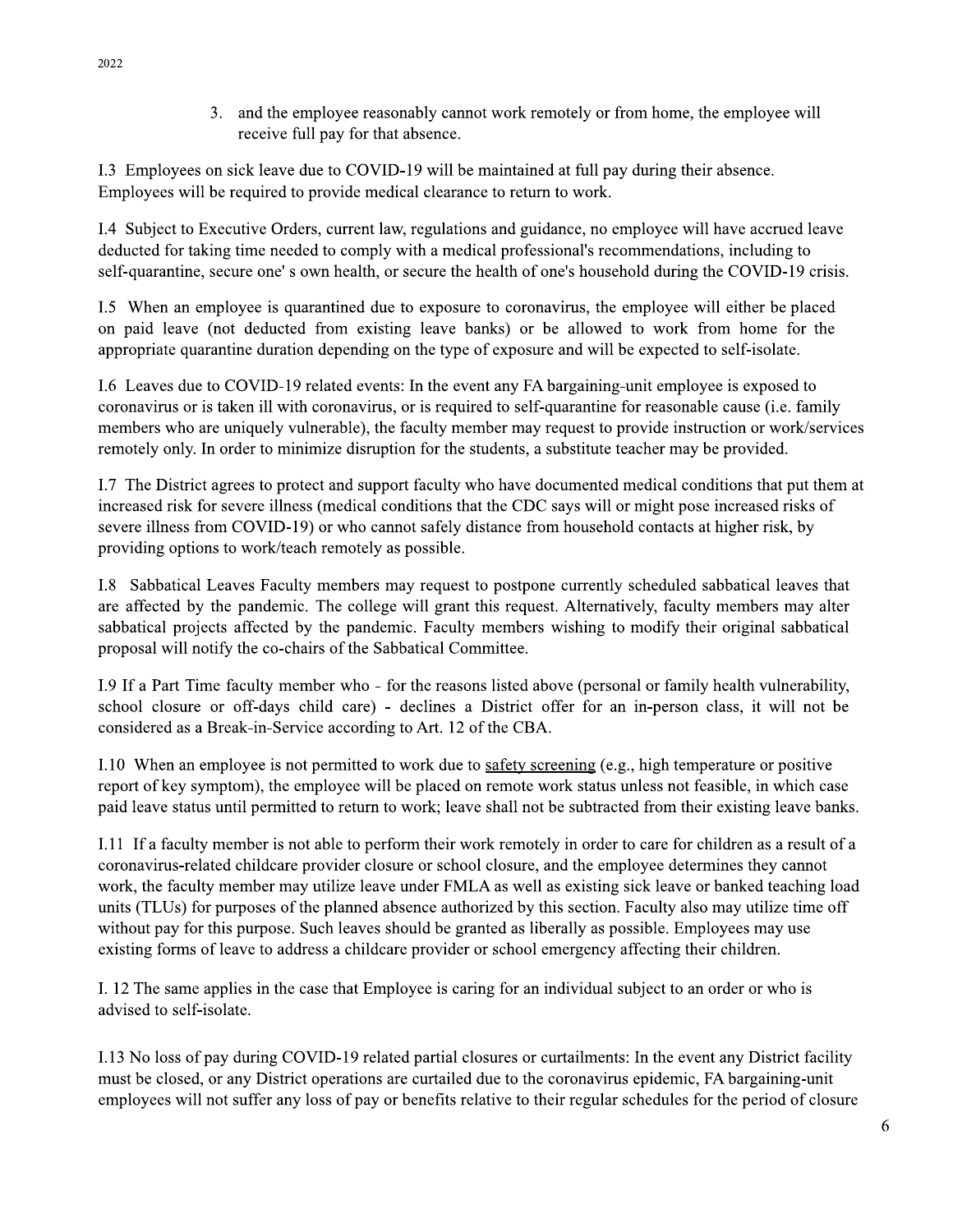or curtailment. Employees who are not ill will not be required to use paid sick leave or any other form of paid time off during such an eventuality.

I. 14 FA support for full funding: FA will support efforts to maintain funding pursuant to the Education Code in the event of a closure of any District facilities due to the epidemic.

## **J. SBCC Sponsored Health Insurance for PT Faculty not Making Load**

J.1 Adjunct faculty members who are currently participating in the Adjunct Medical Benefits Program will maintain eligibility for the program during the 2021-2022 academic year, even if the faculty member's load drops below the threshold required by the CBA. This applies even if the PT faculty loses all of their assignments during one or both semesters of the 2021/22 school year. Faculty are encouraged to review their options available through the Affordable Care Act.

## K. Use of District Facilities Outside Class Time

K.1 In accordance with SB 1159 and AB 685, faculty members will have access to their offices to retrieve materials and may also use District facilities to facilitate remote learning or for in-person instruction permitted by applicable guidance from the Santa Barbara County Department of Public Health and scheduled by the District. Any faculty member who uses a District facility must comply with any existing Santa Barbara County Department of Health Services orders and protocols negotiated with the Faculty Association. All persons will wear facial coverings before they enter any indoor facility or any enclosed space. Anyone coming to District sites must perform a symptoms self-check. Anyone coming to District sites must follow the District Operational Protocols and Protection Plan.

## **L. General Provisions**

L.1 The parties recognize that the COVID-19 epidemic is evolving and so is governmental response. The parties will comply with further county, state, or federal legislation or orders as they affect the terms and conditions of employment of bargaining unit employees, and will bargain as needed over the effects of any such directives that may arise during the term of this MOU.

L.2 Duration of Agreement: This agreement shall remain in effect for the remainder of the calendar year 2022 or until Pandemic related restrictions are lifted by SBCPHD. The parties agree to meet about subsequent agreements regarding the terms and conditions of employment of bargaining unit employees, and will bargain as needed.

L.3 Grievance Procedure: Any alleged violation, misinterpretation, or misapplication of the terms of this agreement shall be subject to the grievance and arbitration provisions of Article 6 of the CBA.